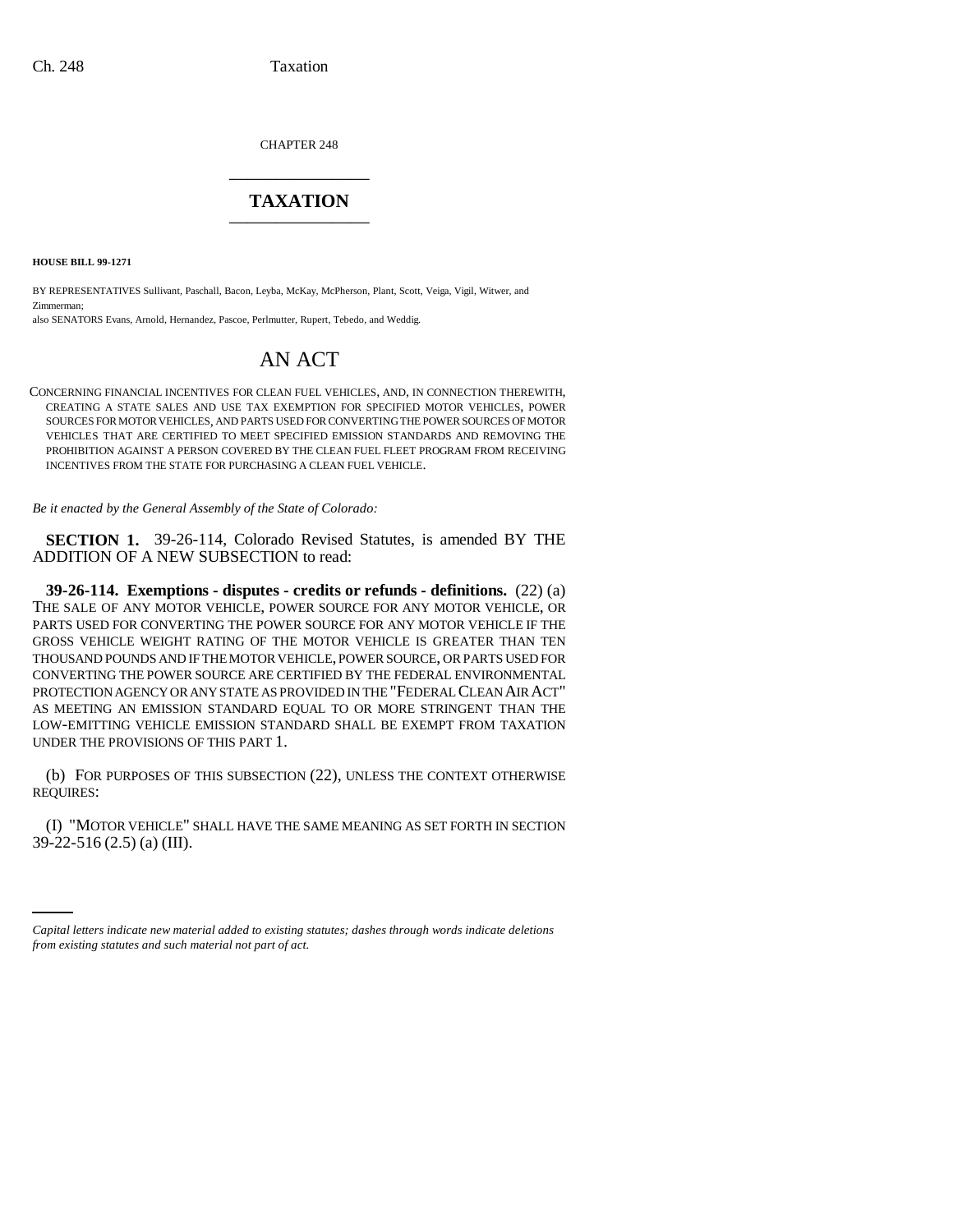#### Taxation Ch. 248

(II) "PARTS USED FOR CONVERTING" SHALL MEAN THE WIRING, FUEL LINES, ENGINE COOLANT SYSTEM, FUEL STORAGE CONTAINERS, FUEL CONTROL SYSTEM, AND OTHER COMPONENTS ASSOCIATED WITH REDUCING THE EMISSIONS CHARACTERISTICS OF AN ENGINE OR MOTOR.

(III) "POWER SOURCE" SHALL HAVE THE SAME MEANING AS SET FORTH IN SECTION 39-22-516 (2.5) (a) (V).

**SECTION 2.** 39-26-203 (1), Colorado Revised Statutes, is amended BY THE ADDITION OF A NEW PARAGRAPH to read:

**39-26-203. Exemptions - definitions.** (1) This part 2 is declared to be supplementary to the "Emergency Retail Sales Tax Law of 1935", part 1 of this article, and shall not apply:

(ll) (I) TO THE STORAGE, USE, OR CONSUMPTION OF A MOTOR VEHICLE, POWER SOURCE FOR A MOTOR VEHICLE, AND PARTS USED FOR CONVERTING THE POWER SOURCE OF A MOTOR VEHICLE, IF THE GROSS VEHICLE WEIGHT RATING OF THE MOTOR VEHICLE IS GREATER THAN TEN THOUSAND POUNDS AND IF THE MOTOR VEHICLE, POWER SOURCE, OR PARTS USED FOR CONVERTING THE POWER SOURCE ARE CERTIFIED BY THE FEDERAL ENVIRONMENTAL PROTECTION AGENCY OR ANY STATE AS PROVIDED IN THE "FEDERAL CLEAN AIR ACT" AS MEETING AN EMISSION STANDARD EQUAL TO OR MORE STRINGENT THAN THE LOW-EMITTING VEHICLE EMISSION STANDARD.

(II) FOR PURPOSES OF THIS PARAGRAPH (ll), UNLESS THE CONTEXT OTHERWISE REQUIRES:

(A) "MOTOR VEHICLE" SHALL HAVE THE SAME MEANING AS SET FORTH IN SECTION 39-22-516 (2.5) (a) (III).

(B) "PARTS USED FOR CONVERTING" SHALL MEAN THE WIRING, FUEL LINES, ENGINE COOLANT SYSTEM, FUEL STORAGE CONTAINERS, FUEL CONTROL SYSTEM, AND OTHER COMPONENTS ASSOCIATED WITH REDUCING THE EMISSIONS CHARACTERISTICS OF AN ENGINE OR MOTOR.

(C) "POWER SOURCE" SHALL HAVE THE SAME MEANING AS SET FORTH IN SECTION 39-22-516 (2.5) (a) (V).

**SECTION 3.** 29-2-105 (1) (d), Colorado Revised Statutes, is amended to read:

**29-2-105. Contents of sales tax ordinances and proposals.** (1) The sales tax ordinance or proposal of any incorporated town, city, or county adopted pursuant to this article shall be imposed on the sale of tangible personal property at retail or the furnishing of services, as provided in paragraph (d) of this subsection (1). Any countywide or incorporated town or city sales tax ordinance or proposal shall include the following provisions:

(d) A provision that the tangible personal property and services taxable pursuant to this article shall be the same as the tangible personal property and services taxable pursuant to section 39-26-104, C.R.S., and subject to the same exemptions as those specified in section 39-26-114, C.R.S., except the exemption allowed by section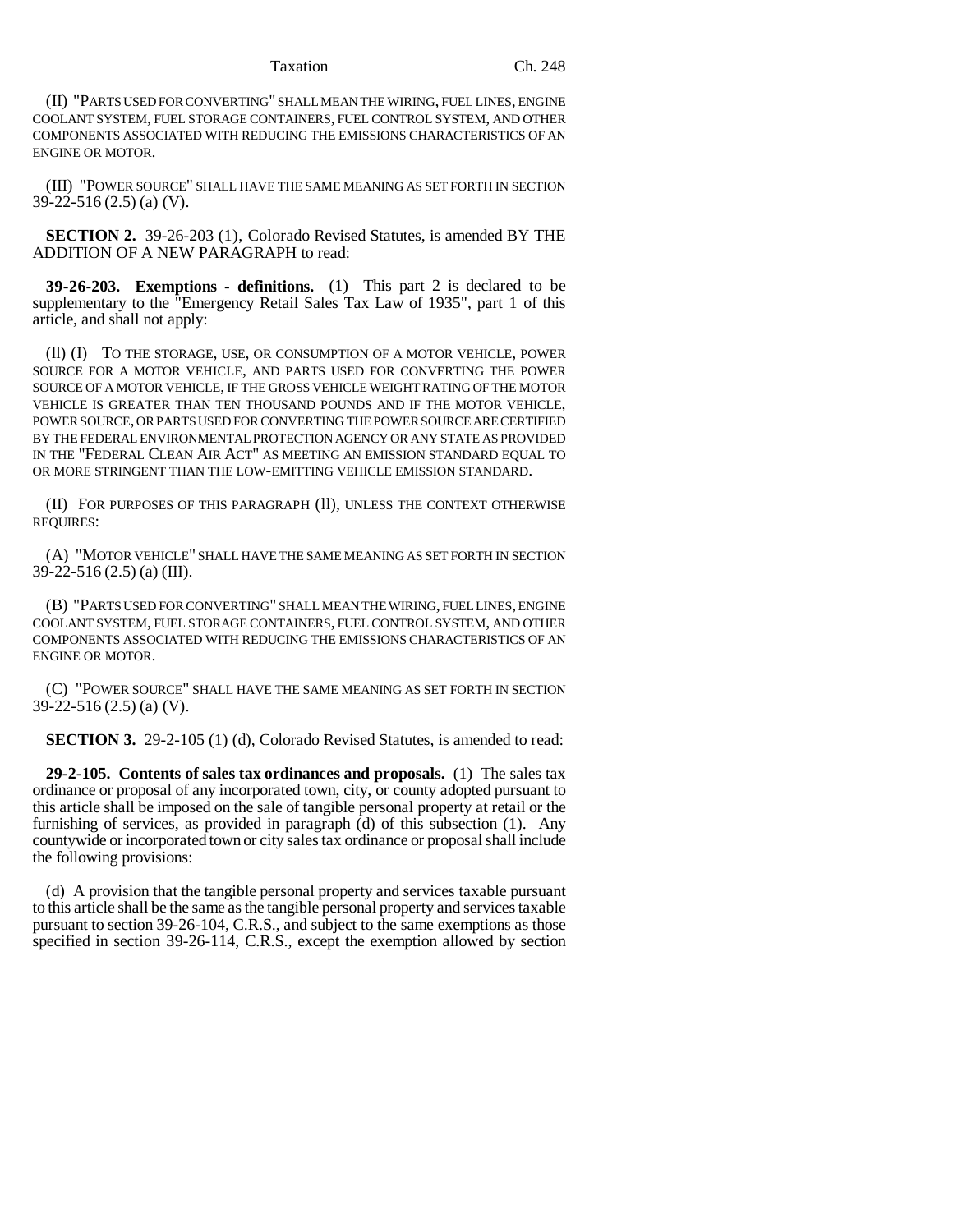39-26-114 (11), C.R.S., for purchases of machinery or machine tools, the exemption of sales and purchases of those items in section  $39-26-114$  (1) (a) (XXI), C.R.S., the exemption for sales of food specified in section  $39-26-114$  (1) (a) (XX), C.R.S., and the exemption for occasional sales by a charitable organization set forth in section 39-26-114 (18), C.R.S., AND THE EXEMPTION FOR SALES OF LOW-EMITTING MOTOR VEHICLES, POWER SOURCES, OR PARTS USED FOR CONVERTING SUCH POWER SOURCES AS SPECIFIED IN SECTION 39-26-114 (22), C.R.S. Sales of food, as defined in section 39-26-102 (4.5), C.R.S., exempted from the state sales tax pursuant to section 39-26-114 (1) (a) (XX), C.R.S., sales and purchases of those items exempted from the state sales tax pursuant to section 39-26-114 (1) (a) (XXI), C.R.S., purchases of machinery or machine tools as provided in section  $39-26-114$  (11), C.R.S., or occasional sales by a charitable organization as provided in section 39-26-114 (18), C.R.S., OR SALES OF LOW-EMITTING MOTOR VEHICLES, POWER SOURCES, OR PARTS USED FOR CONVERTING SUCH POWER SOURCES AS SPECIFIED IN SECTION 39-26-114 (22), C.R.S., may be exempted from said town, city, or county sales tax only by the express inclusion of such exemption either at the time of adoption of the initial sales tax ordinance or resolution or by amendment thereto. Any such amendment shall be adopted in the same manner as the initial ordinance or resolution. In the absence of AN express provision for the exemption for sales of food, as defined in section 39-26-102 (4.5), C.R.S., or purchases of machinery or machine tools as provided in section 39-26-114 (11), C.R.S., or exemption of sales and purchases of those items in section 39-26-114 (1) (a) (XXI), C.R.S., or exemption of occasional sales by a charitable organization as provided in section 39-26-114 (18), C.R.S., OR EXEMPTION OF SALES OF LOW-EMITTING MOTOR VEHICLES, POWER SOURCES, OR PARTS USED FOR CONVERTING SUCH POWER SOURCES AS SPECIFIED IN SECTION 39-26-114(22),C.R.S., all sales tax ordinances or resolutions, whether adopted prior to, on, or subsequent to July 1, 1979, which provide in substance that the tangible personal property and services taxed shall be the same as the tangible personal property and services taxable pursuant to section 39-26-104, C.R.S., or any predecessor statute, and subject to the same exemptions as those specified in section 39-26-114, C.R.S., or any predecessor statute, shall be construed as imposing or continuing to impose the town, city, or county sales tax on food, as defined in section 39-26-102 (4.5), C.R.S., purchases of machinery and machine tools as described in section 39-26-114 (11), C.R.S., sales or purchases of those items described in section 39-26-114 (1) (a)  $(XXI)$ , C.R.S., and occasional sales by a charitable organization as described in section 39-26-114 (18), C.R.S., AND SALES OF LOW-EMITTING MOTOR VEHICLES, POWER SOURCES, OR PARTS USED FOR CONVERTING SUCH POWER SOURCES AS SPECIFIED IN SECTION 39-26-114 (22), C.R.S. The regional transportation district may, in its discretion, continue to levy a sales tax on purchases of machinery or machine tools, as provided in section 39-26-114 (11), C.R.S.

**SECTION 4.** 29-2-106 (4) (a), Colorado Revised Statutes, is amended to read:

**29-2-106. Collection - administration - enforcement.** (4) (a) The executive director of the department of revenue shall, at no charge, administer, collect, and distribute the sales tax of any home rule municipality, upon request of the governing body of such municipality, if the provisions of the sales tax ordinance of said municipality, other than those provisions relating to local procedures followed in adopting the ordinance and whether or not the ordinance applies the sales tax to the sale of food, as defined in section 39-26-102 (4.5), C.R.S., or purchases of machinery or machine tools as provided in section 39-26-114 (11), C.R.S., or sales or purchases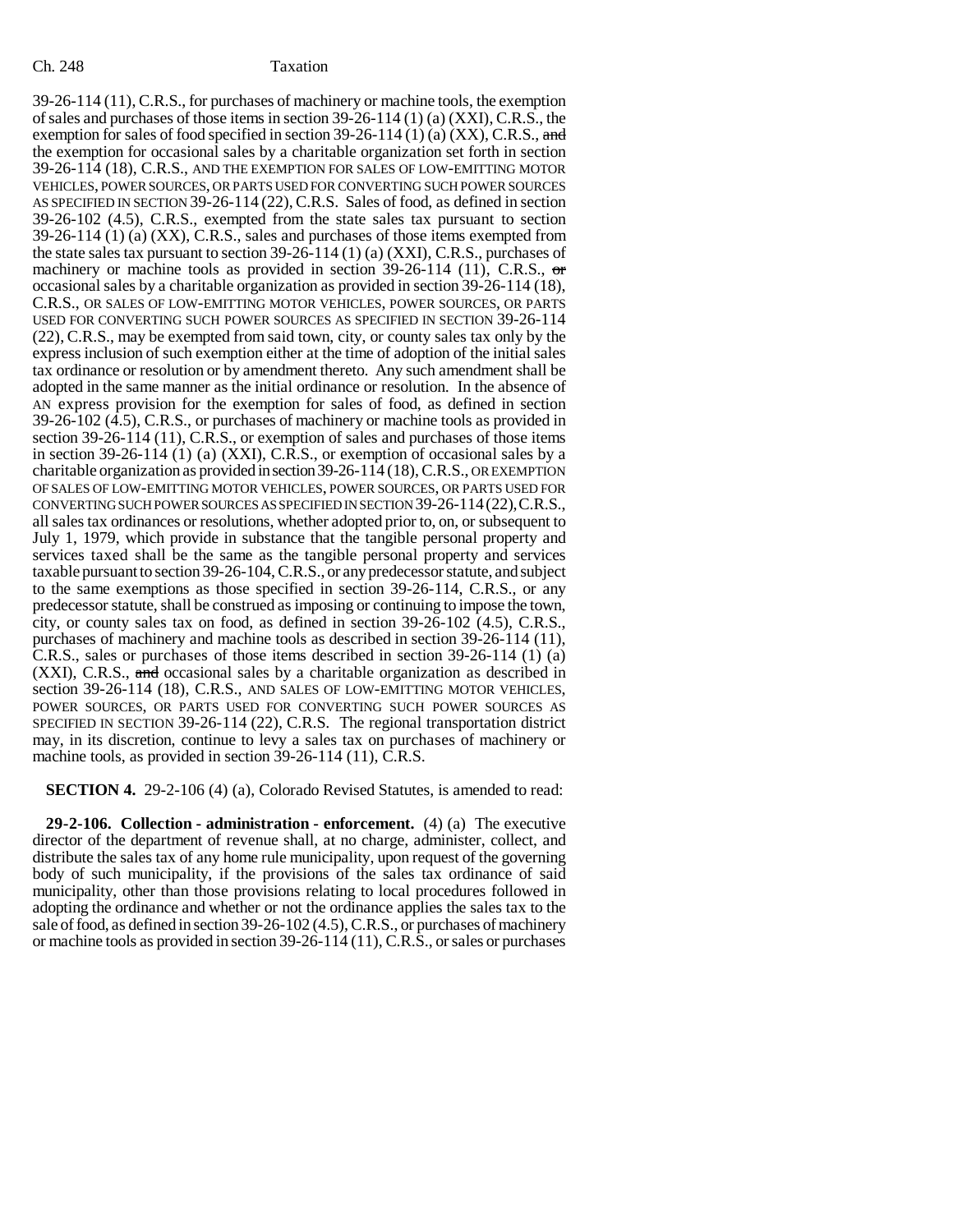Taxation Ch. 248

of electricity, coal, wood, gas, fuel oil, or coke as provided in section 39-26-114 (1) (a) (XXI), C.R.S., OR SALES OF LOW-EMITTING MOTOR VEHICLES, POWER SOURCES, OR PARTS USED FOR CONVERTING SUCH POWER SOURCES AS SPECIFIED IN SECTION 39-26-114 (22),C.R.S., correspond to the requirements of this article for sales taxes imposed by counties, towns, and cities and if no use tax is to be collected by the department except as provided in section 39-26-208, C.R.S. At the time of making such request, said governing body shall certify to the executive director of the department of revenue a true copy of said sales tax ordinance.

**SECTION 5.** 32-9-119 (2) (a), Colorado Revised Statutes, is amended to read:

**32-9-119. Additional powers of district.** (2) (a) To provide revenue to finance the operations of the district, to defray the cost of construction of capital improvements and acquisition of capital equipment, and to pay the interest and principal on securities of the district, the board, for and on behalf of the district after approval by election held pursuant to articles 1 to 13 of title 1, C.R.S., shall have the power to levy uniformly throughout the district a sales tax at the rate of six-tenths of one percent upon every transaction or other incident with respect to which a sales tax is now levied by the state, pursuant to the provisions of article 26 of title 39, C.R.S.; EXCEPT THAT THE BOARD SHALL CONTINUE TO LEVY A SALES TAX ON THE SALES OF LOW-EMITTING MOTOR VEHICLES, POWER SOURCES, OR PARTS USED FOR CONVERTING SUCH POWER SOURCES AS SPECIFIED IN SECTION 39-26-114 (22), C.R.S.

**SECTION 6.** 32-13-107 (1) (a), Colorado Revised Statutes, is amended to read:

**32-13-107. Sales and use tax imposed - collection - administration of tax use.** (1) (a) Except as otherwise provided in paragraph (b) of this subsection (1), upon the approval of the registered electors pursuant to the provisions of section 32-13-105, the board shall have the power to levy such uniform sales and use taxes throughout the district created in section 32-13-104 upon every transaction or other incident with respect to which a sales and use tax is levied by the state, pursuant to the provisions of article 26 of title 39, C.R.S., except such sales and use tax shall be levied on:

(I) Purchases of machinery or machine tools which are otherwise exempt pursuant to section 39-26-114 (11), C.R.S., to the extent such purchases OR SALES are subject to a sales and use tax levied by the regional transportation district pursuant to section 29-2-105 (1) (d), C.R.S., on and after the January 1 following the election in which such sales and use taxes were approved; AND

(II) SALES OF LOW-EMITTING MOTOR VEHICLES, POWER SOURCES, OR PARTS USED FOR CONVERTING SUCH POWER SOURCES AS SPECIFIED IN SECTION 39-26-114 (22), C.R.S.

**SECTION 7.** 32-14-114 (1), Colorado Revised Statutes, is amended to read:

**32-14-114. Sales tax imposed - collection - administration of tax discontinuance.** (1) Upon the approval of the registered electors pursuant to the provisions of section 32-14-105 and upon the granting of a major league baseball franchise by major league baseball to be located in the district, the board shall have the power to levy such uniform sales tax for a period not to exceed twenty years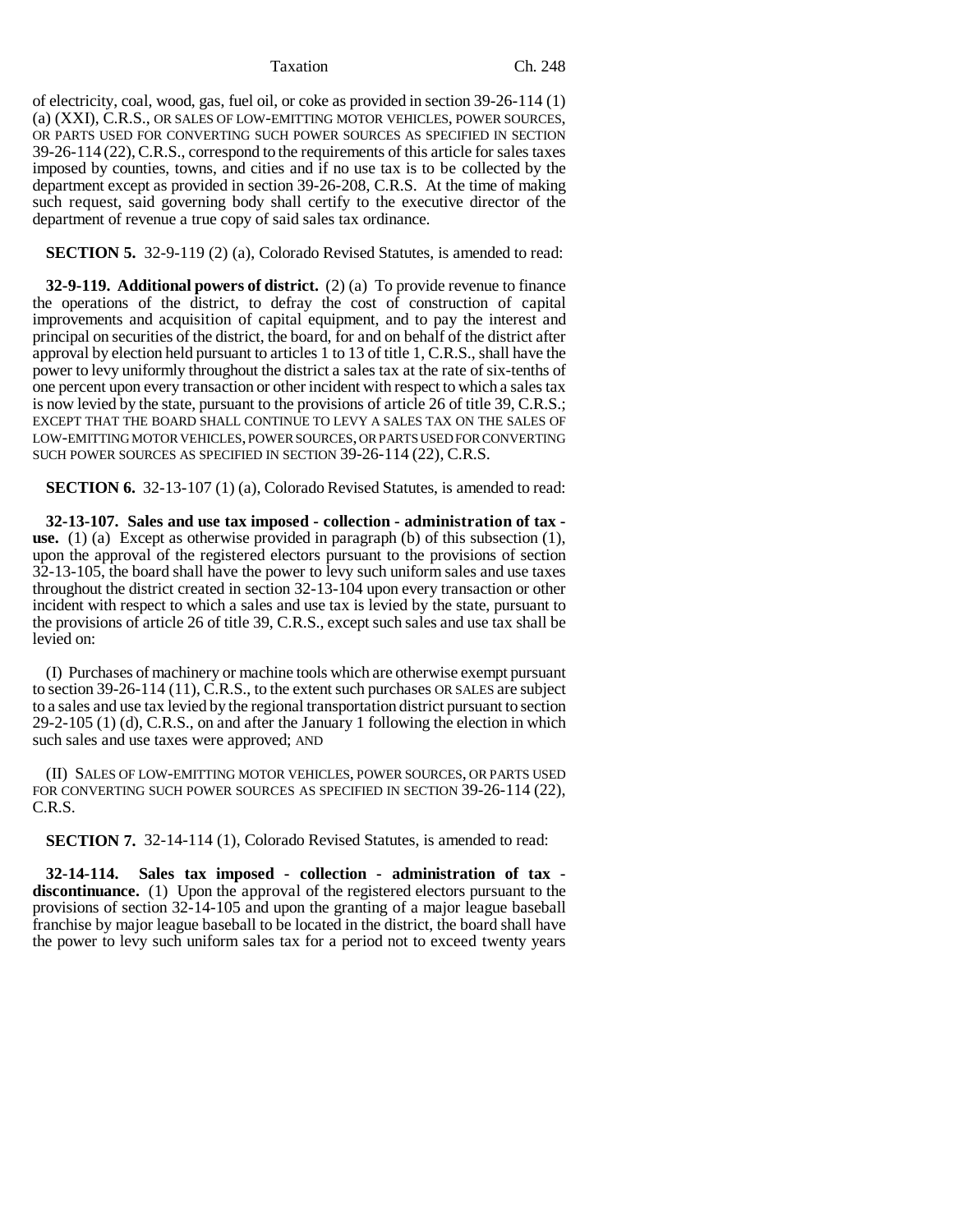### Ch. 248 Taxation

throughout the district created in section 32-14-104 upon every transaction or other incident with respect to which a sales tax is levied by the state, pursuant to the provisions of article 26 of title 39, C.R.S.; except that such sales tax shall be levied on:

(a) Purchases of machinery or machine tools which are otherwise exempt pursuant to section 39-26-114 (11), C.R.S., to the extent that such purchases OR SALES are subject to the sales tax levied by the regional transportation district pursuant to section 29-2-105 (1) (d), C.R.S., on and after the January 1 following the adoption of a resolution by the board; AND

(b) SALES OF LOW-EMITTING MOTOR VEHICLES, POWER SOURCES, OR PARTS USED FOR CONVERTING SUCH POWER SOURCES AS SPECIFIED IN SECTION 39-26-114 (22), C.R.S.

**SECTION 8.** 32-15-110 (1), Colorado Revised Statutes, is amended to read:

**32-15-110. Sales tax imposed - collection - administration of tax discontinuance.** (1) Upon the approval of the registered electors pursuant to the provisions of section 32-15-107, the board shall have the power to levy such uniform sales tax upon the adoption of a resolution for a period commencing after the termination of the sales tax levied and collected by the Denver metropolitan major league baseball stadium district pursuant to section 32-14-105 and continuing for a period not to extend beyond January 1, 2012, throughout the district created in section 32-15-104 upon every transaction or other incident with respect to which a sales tax is levied by the state, pursuant to the provisions of article 26 of title 39, C.R.S.; except that such sales tax shall be levied on:

(a) Purchases of machinery or machine tools that are otherwise exempt pursuant to section 39-26-114 (11), C.R.S., to the extent that such purchases OR SALES are subject to the sales tax levied by the regional transportation district pursuant to section 29-2-105 (1) (d), C.R.S.; AND

(b) SALES OF LOW-EMITTING MOTOR VEHICLES, POWER SOURCES, OR PARTS USED FOR CONVERTING SUCH POWER SOURCES AS SPECIFIED IN SECTION 39-26-114 (22), C.R.S.

**SECTION 9.** 30-20-604.5 (1), Colorado Revised Statutes, is amended to read:

**30-20-604.5. District sales tax.** (1) The board of any county having a population greater than one hundred thousand, for the purpose of funding all or a portion of the cost of any improvements constructed pursuant to section 30-20-603 (1) (a), may levy a sales tax throughout the district upon every transaction or other incident with respect to which a sales tax is authorized pursuant to section 29-2-105, C.R.S.; except that such tax may be levied only upon those transactions specified in section 39-26-104 (1) (a), (1) (b), (1) (e), and (1) (f), C.R.S. THE BOARD MAY, IN ITS DISCRETION, LEVY OR CONTINUE TO LEVY A SALES TAX ON THE SALES OF LOW-EMITTING MOTOR VEHICLES, POWER SOURCES, OR PARTS USED FOR CONVERTING SUCH POWER SOURCES AS SPECIFIED IN SECTION 39-26-114 (22), C.R.S.

**SECTION 10.** 39-22-516 (2.5) (i), Colorado Revised Statutes, is amended to